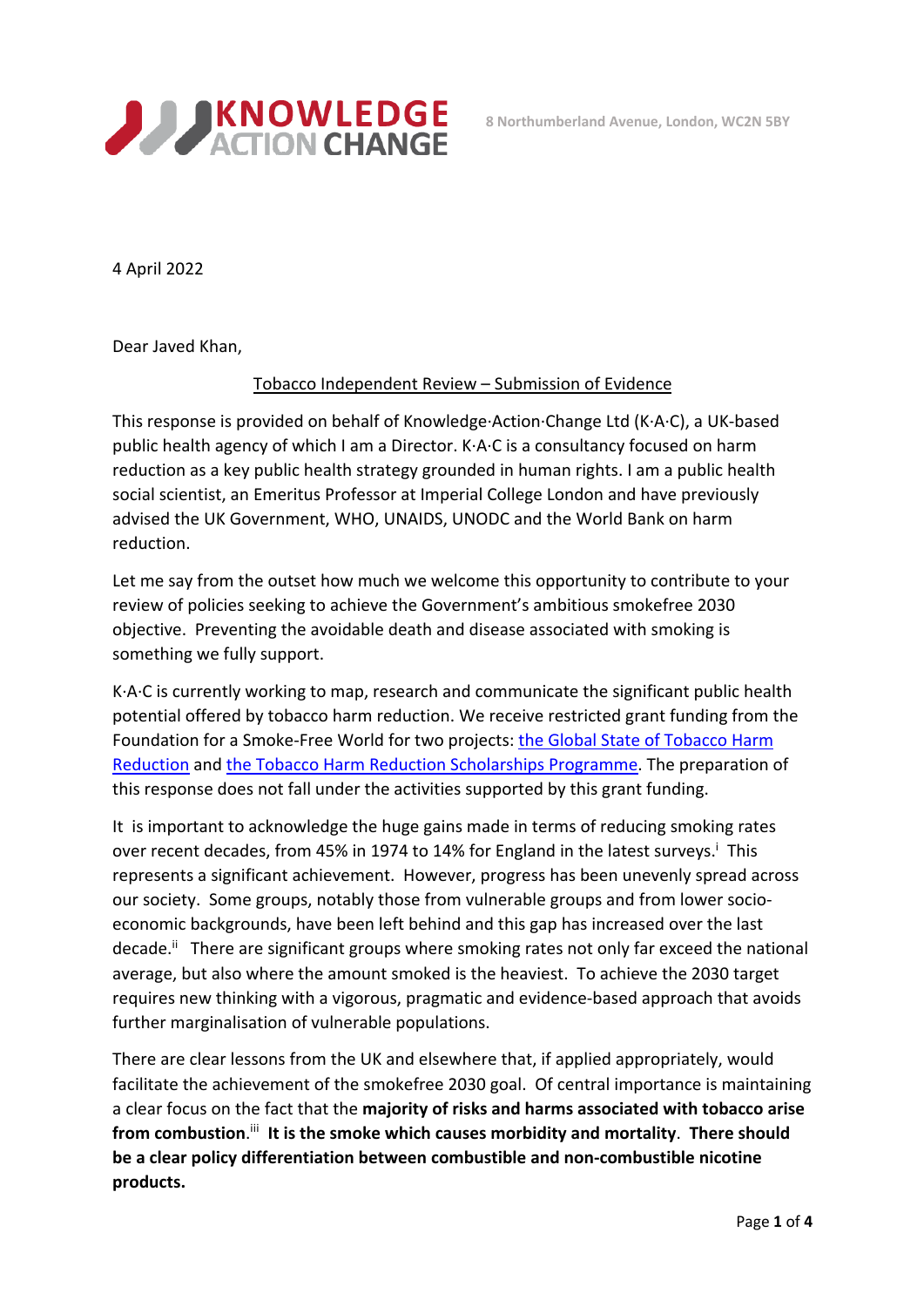## **All efforts should be directed towards ending smoking, making use of all available tools including the widest range of safer nicotine products including nicotine vapes, heated tobacco products, non-tobacco nicotine pouches and Swedish-style snus.**

We already have examples of what can be achieved. Within the UK, well-informed policy, coupled with a sensible regulatory framework, have allowed many people to switch from smoking cigarettes to using safer nicotine products, notably vapes. There is a growing body of evidence, including from the Cochrane review<sup>iv</sup> and Public Health England<sup>v</sup>, that these approaches are effective in helping people to stop smoking in addition to being very much safer.

Unfortunately, there has been a considerable amount of disinformation about the relative risks of vaping compared to smoking. Sensationalist and ill-informed media coverage has raised concerns among the public and some health practitioners, with misperceptions on the relative harm of vaping worsening over time.<sup>vi</sup> It has also driven some individuals to return to smoking while deterring others from switching.

## **A clear and confident message should be provided by all government-funded agencies with a role in reducing smoking, that if you can't or don't wish to quit using nicotine then switching to vaping, or using other safer nicotine products, is also a positive way to improve your health.**

The UK should build on this foundation and learn from the experience of Sweden and Norway where snus is widely used and has played a key role in Sweden becoming the only European state to have achieved smoke-free status. In Norway, only 1% of women aged 16- 24 smoke while some 12% use snus daily.<sup>vii</sup> Due to snus, Sweden has the lowest rate of smoking in Europe and the lowest tobacco-related mortality. There is long-term evidence that snus poses little risk to users, yet it is not available legally within the UK. This is clearly illogical and **the reversal of the ban on snus could play a significant role in helping achieve the 2030 target.** Reversal of the ban is easier now that the UK has left the European Union.

The epidemiological evidence is that **the quickest way to reduce the prevalence of smoking and related mortality and morbidity is to help adult smokers to stop smoking.**

You raise the importance of impactful interventions to reduce the uptake of smoking, especially by young people, and there are concerns in some quarters that safer nicotine products may renormalise smoking. Here, the evidence from the UK clearly shows no link between an increase in people vaping and young people's initiation into smoking.

The evidence from Sweden and Norway clearly shows snus helps prevent smoking. Helping more parents to stop smoking or switch to safer products would have clear benefits to young people and help prevent smoking initiation. We should also not lose sight of the fact that some young people, often from disadvantaged backgrounds, will continue to smoke, and that safer nicotine products can provide an important off ramp to help them quit. **Reducing the number of adult smokers by promoting the use of safer alternatives will help reduce the size of the combustible tobacco market, hasten industry transformation, and so reduce the likelihood of future generations beginning to smoke.**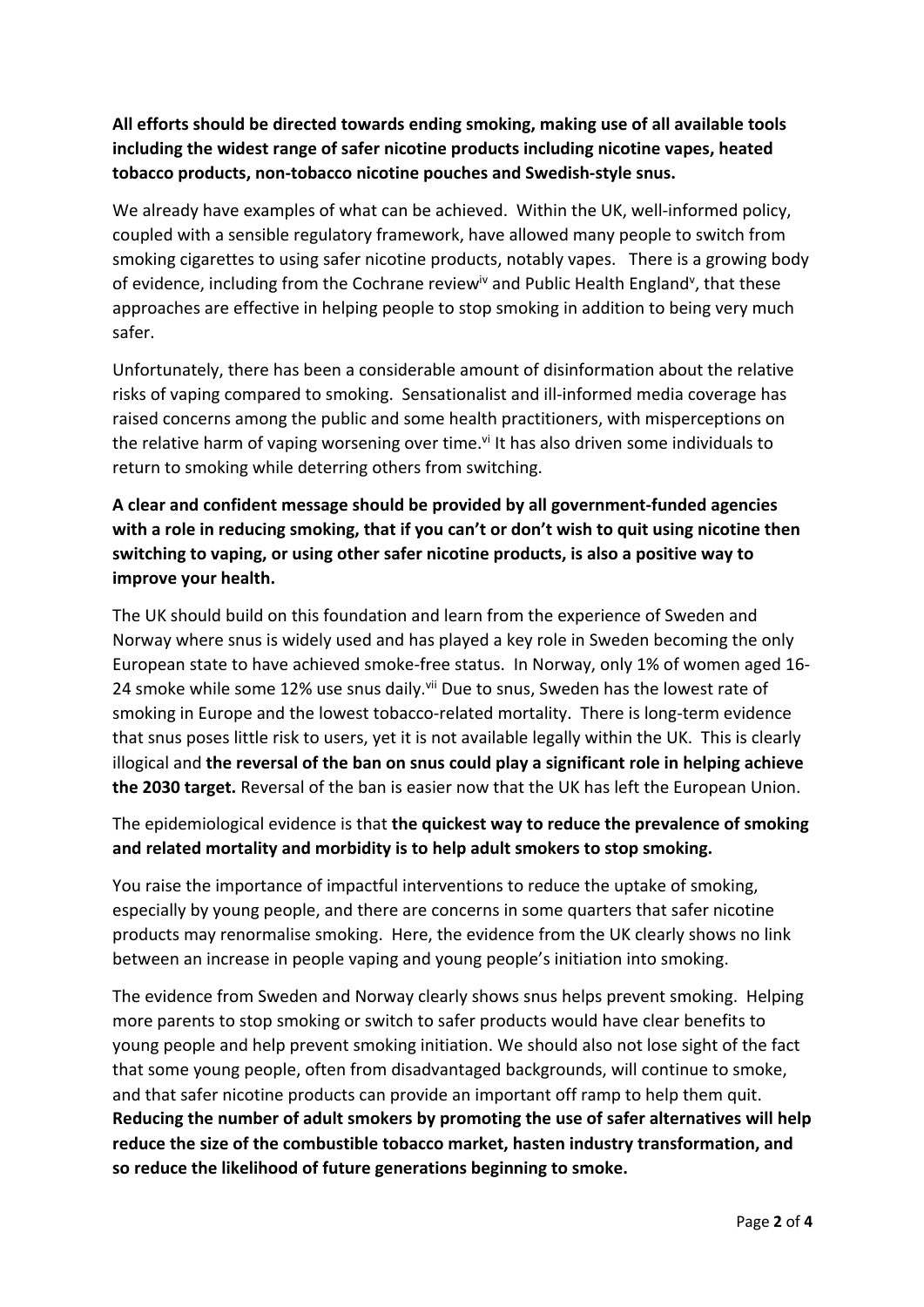Within some of our most vulnerable groups there are potentially spectacular gains to be had by providing more support. Some 40% of individuals with a serious mental health condition smoke<sup>viii</sup>, a disproportionate number of them very heavily. Many mental health trusts have already undertaken work in this area, but more needs to be done. Among rough sleepers, estimates of smoking prevalence sit as high as 85%<sup>ix</sup>, with many smoking roll ups made from discarded butts. During the COVID pandemic, nearly this entire population was brought indoors, and many were given access to safer nicotine products, the first time many of them will have received any form of intervention for their smoking. Evidence shows that levels of desire to give up smoking are high and many successfully switched with low levels of support.<sup>x</sup> There are other pockets of good practice within drug and alcohol services as well as parts of the criminal justice system. **There needs to be strong central support to help promote good practice in facilitating smoking cessation and access to safer nicotine products in marginal and vulnerable groups.**

It is also important to recognise that safer nicotine products work for so many because, unlike Nicotine Replacement Therapy, people find them appealing. Their variety means that individuals are more likely to find a product that works for them and their circumstances. The fullest range of safer nicotine products should therefore be available. This is an asset in the fight against smoking and **it is essential to ensure that safer nicotine products are always a more attractive proposition than combustible tobacco products, be that in terms of price, accessibility and choice.**

Achieving smokefree status by 2030 will help tackle one of the most visible health inequalities in England and, as such, would deliver significant levelling up gains, not just in terms of individual health, but also for families and the wider communities. It would also deliver economic gains given that, after initial outlay, many safer nicotine products are cheaper than smoking.

At a time of great demand on public resources, especially within the health sector, it is important to note that a huge amount can be achieved in terms of improving understanding of safer nicotine products with very limited government investment. Indeed, **tobacco harm reduction using safer nicotine products comes at an extremely low cost to government since the costs are borne by the consumer**. Maintaining a regulatory and legal framework which allows access to reduced risk products while minimising uptake by young people is clearly essential, but in no way runs counter to the benefits of embracing the potential of tobacco harm reduction.

The UK was one of the global leaders in terms of championing harm reduction as a response to the HIV/AIDS crisis, often in the face of opposition from those driven by particular ideological or moral agendas. The achievements and gains of that brave approach are clear today. More of the same old approaches will not deliver what is needed. For each year that the target is missed the cost will be counted in thousands of lives and billions of pounds.

There is an opportunity for England to lead the way in terms of achieving smokefree status by 2030. But this will require a willingness to embrace new approaches. By embracing all of the tools at our disposal, including tobacco harm reduction, England can deliver a pragmatic,